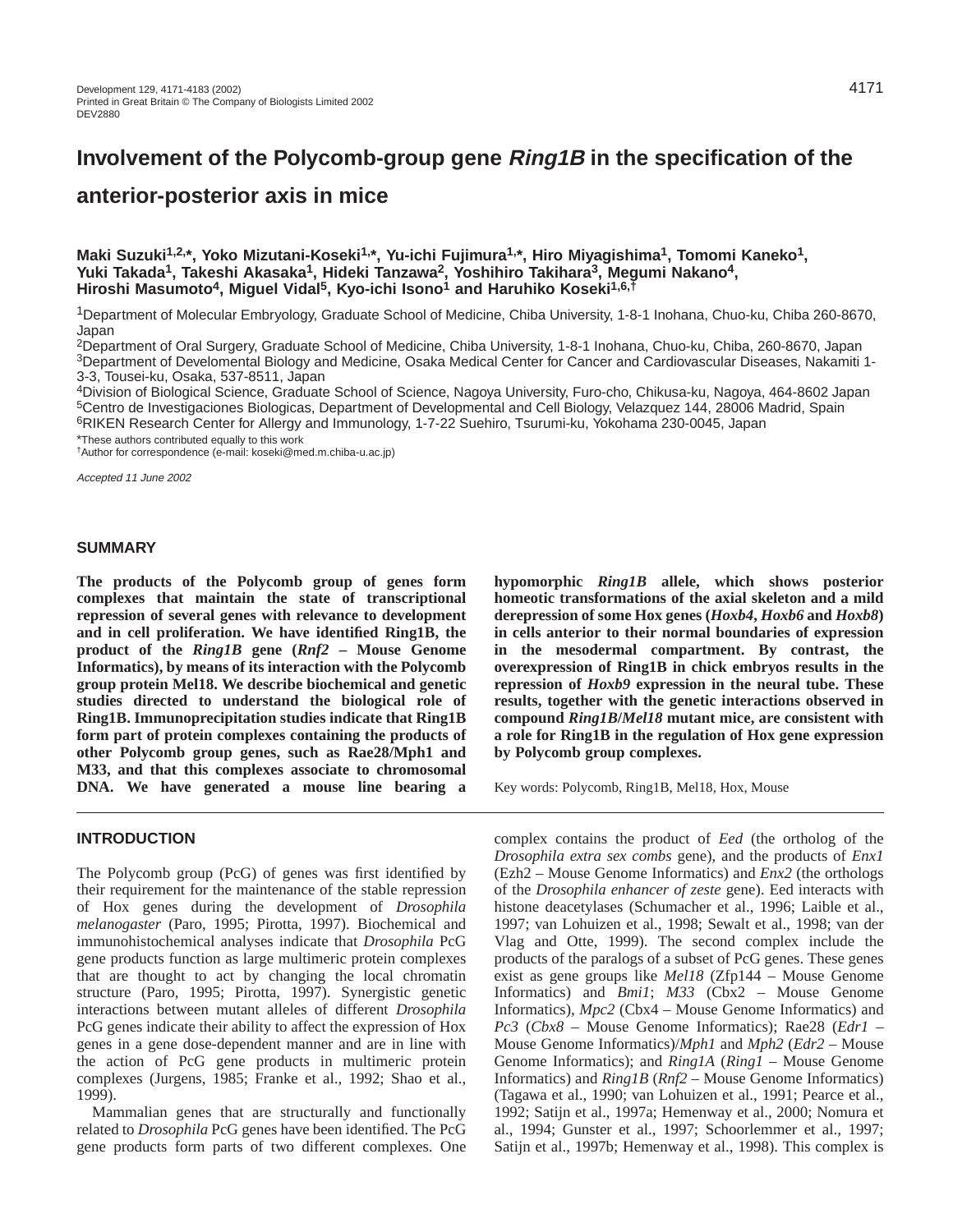similar to the Polycomb repressive complex 1 (PRC1) recently identified in *Drosophila* (Shao et al., 1999; Gebuhr et al., 2000). Indeed, mice bearing mutations in *Mel18*, *Bmi1*, *M33*, *Mph1* or *Ring1A* show homeotic transformations of the axial skeleton and alterations in the expression patterns of Hox genes (Akasaka et al., 1996; van der Lugt et al., 1994; Core et al., 1997; Takihara et al., 1997; del Mar Lorente et al., 2000). Interestingly, *Ring1A* mutants exhibit anterior transformations, while the others show posterior transformations (del Mar Lorente et al., 2000). In addition, mice with compound mutations in these genes show synergistic enhancement of the phenotypes associated with the individual genes evidencing genetic interactions between these mutations (Bel et al., 1998; Akasaka et al., 2001). This complex is required for the maintenance of the stable repression of Hox genes, as indicated by progressive derepressions of *Hoxb3* expression in migrating facial neural crest cells in *Mel18*/*Bmi1* compound and *Rae28/Mph1* mutant embryos (Tomotsune et al., 2000; Akasaka et al., 2001).

To gain further insight in mammalian PcG function, we searched for Mel18 interactors and found Ring1B. The Ring1B protein is closely related to the product of PcG gene Ring1A, and was first identified by its interaction with the product of M33 (Schoorlemmer et al., 1997). Ring1B was also found to interact with Bmi1 and Mph2 in yeasts (Hemenway et al., 1998). Here we provide evidence for the presence of Ring1B in a complex containing *M33*, *Mel18* and *Rae28*/Mph1 in extracts prepared from 11.5 days post coitus (dpc) mouse embryo, which were found associated to chromosomal DNA. These observations strongly suggest that Ring1B is a component of the mammalian counterpart of *Drosophila* PRC1 complex, as *Drosophila* Ring protein is included in PRC1 (Saurin et al., 2001). To test this possibility functionally, we attempted to generate a loss-of-function mouse model for *Ring1B*. Here, we describe a mouse line bearing a hypomorphic mutation for *Ring1B* and show that this mutation is accompanied by limited homeotic transformations of the axial skeleton and alterations in Hox gene expression. In addition, we show a genetic interaction between the *Ring1B* and *Mel18* mutations. We also performed a gain-of-function experiment by in ovo electroporation. Overexpression of Ring1B protein in the developing neural tube results in the repression of chick *Hoxb9* expression. These results demonstrate that Ring1B plays a role in the anteroposterior (AP) specification of the paraxial mesoderm and neural tube in vertebrate embryos.

#### **MATERIALS AND METHODS**

#### **Yeast two hybrid assay**

A *Mel18* full-length cDNA was fused in-frame to the *lexA*-coding sequence in vector pBTM116 (Fields and Bartel, 2001). The L40 yeast strain containing *lexA*-*HIS3* and *lexA*-*lacZ* reporter genes was first transformed with pBTM116-*Mel18*, and then with the mouse 11.0 dpc embryo Matchmaker cDNA library in pGAD10 (Gal4 activation domain fusion vector, Clontech), using the lithium acetate method. Six hundred independent colonies were isolated from  $7\times10^6$ transformants on selective media plate lacking leucine, tryptophan and histidine and supplemented with 5 mM 3-aminotriazole. All these clones were restreaked onto the selection media and assayed for βgalactosidase activity by a filter assay (Vojtek et al., 1993). cDNA

fragments were amplified by direct colony PCR from the His+*lacZ*+ positive clones, identified by sequencing and searched for using NCBI similarity search programs (BLASTn). Twenty clones, which were possible interactors of Mel18, were cured of the LexA fusion plasmid by growth on synthetic medium lacking leucine. Plasmid loss was confirmed by plating on both Leu-, Trp+ and Leu-, trp- plates. The selected clones grew only on trp+ media. The plasmid DNA was then prepared from those positive clones of interest and transformed into *E. coli* DH5α.

To test for interaction specificity, each pGAD10 variant containing *Mel18*, *Bmi1*, *Ring1A*, *Ring1B*, *Mph2* or lamin was transformed into L40 (MATa), and each pBTM116 variant containing *Mel18*, *Bmi1*, *Ring1A*, *Ring1B* or *Mph2* was transformed into AMR70 (MATα). Then the transformed clones were mated to each other in all possible combinations on YPAD plates. The Leu+Trp+ diploids were selected on Leu-Trp- plate and assayed for β-galactosidase activity using a filter assay.

#### **In vitro transcription/translation and GST pull-down assay**

The full-length and deleted *Mel18* and *Ring1B* cDNAs were subcloned in the pcDNA3 vector (Invitrogen Japan, Tokyo, Japan). RNA was synthesized with 500 ng of supercoiled plasmids and translated in the presence of 10  $\mu$ Ci of [<sup>35</sup>S] methionine (Amersham Biosciences, Tokyo, Japan) using the TNT T7 Quick Coupled Reticulocyte Lysate System (Promega, Tokyo, Japan). Ten micrograms of plasmids containing GST fused to either intact or truncated Mel18 or Ring1B cDNAs or GST alone (as a negative control) were pre-bound to 10  $\mu$ l of a 1:1 suspension of Glutathion Sepharose 4 Fast Flow (Amersham Biosciences, Tokyo, Japan) and then incubated on a rotating wheel with the in vitro translation mixture in 500 µl of NETN buffer (0.5% NP-40, 20 mM Tris-Cl pH 8.0, 11 mM NaCl, 1 mM EDTA and 100 mM PMSF) for 1 hour at 4°C Bound proteins were eluted by boiling in SDS sample buffer and were analyzed on 11% polyacrylamide gels. Gel images were obtained by BAS-2000II Bio-Imaging Analyzer (FUJIFILM, Tokyo, Japan).

#### **Antibodies**

The following antibodies were used in this study:

mouse anti-mouse Ring1B monoclonal antibody (clone 3) (Atsuta et al., 2001);

rabbit anti-mouse Ring1B antiserum (Garcia et al., 1999);

rabbit anti-mouse Ring1A antiserum (Schoorlemmer et al., 1997); mouse anti-mouse Rae28/Mph1 monoclonal antibody (K. I., H. M. and H. K., unpublished);

rabbit anti-mouse Rae28/Mph1 antiserum (Y. T., unpublished);

goat anti-mouse Mel18 purchased from Santa Cruz Biotechnology (Santa Cruz Biotechnology, Santa Cruz, CA);

mouse anti-mouse Bmi1 monoclonal antibody (Alkema et al., 1997);

rabbit anti-mouse M33 antiserum (Schoorlemmer et al., 1997);

rabbit anti-demethyl-HistoneH3 antiserum (Upstate Biotechnology, Lake Placid, NY) (Nakayama et al., 2001);

mouse anti-Bip monoclonal antibody (StressGen Biotechnologies, Victoria, B.C., Canada);

goat anti-Lamin B antibody (Santa Cruz Biotechnology, Santa Cruz, CA);

anti-HA epitope monoclonal antibody (Santa Cruz Biotechnology, Santa Cruz, CA);

rabbit anti-CENP-B antibody (BN1) (Kitagawa et al., 1995); and goat anti-centromeric antigen (ACA) antiserum (Yoda et al., 1996).

#### **Immunoprecipitations and western blot analysis**

Total cellular extracts were prepared from 11.5 dpc mouse embryos. A single embryo was solublized by sonication in 1 ml of TE (10 mM Tris-HCl, pH 8.0, 1 mM EDTA) using a Handy Sonic model UR-20P (TOMY seiko, Tokyo, Japan) followed by centrifugation at 9100 *g* for 5 minutes at 4°C to remove insoluble material. For immunoprecipitation, lysates were incubated with 1/2 volume of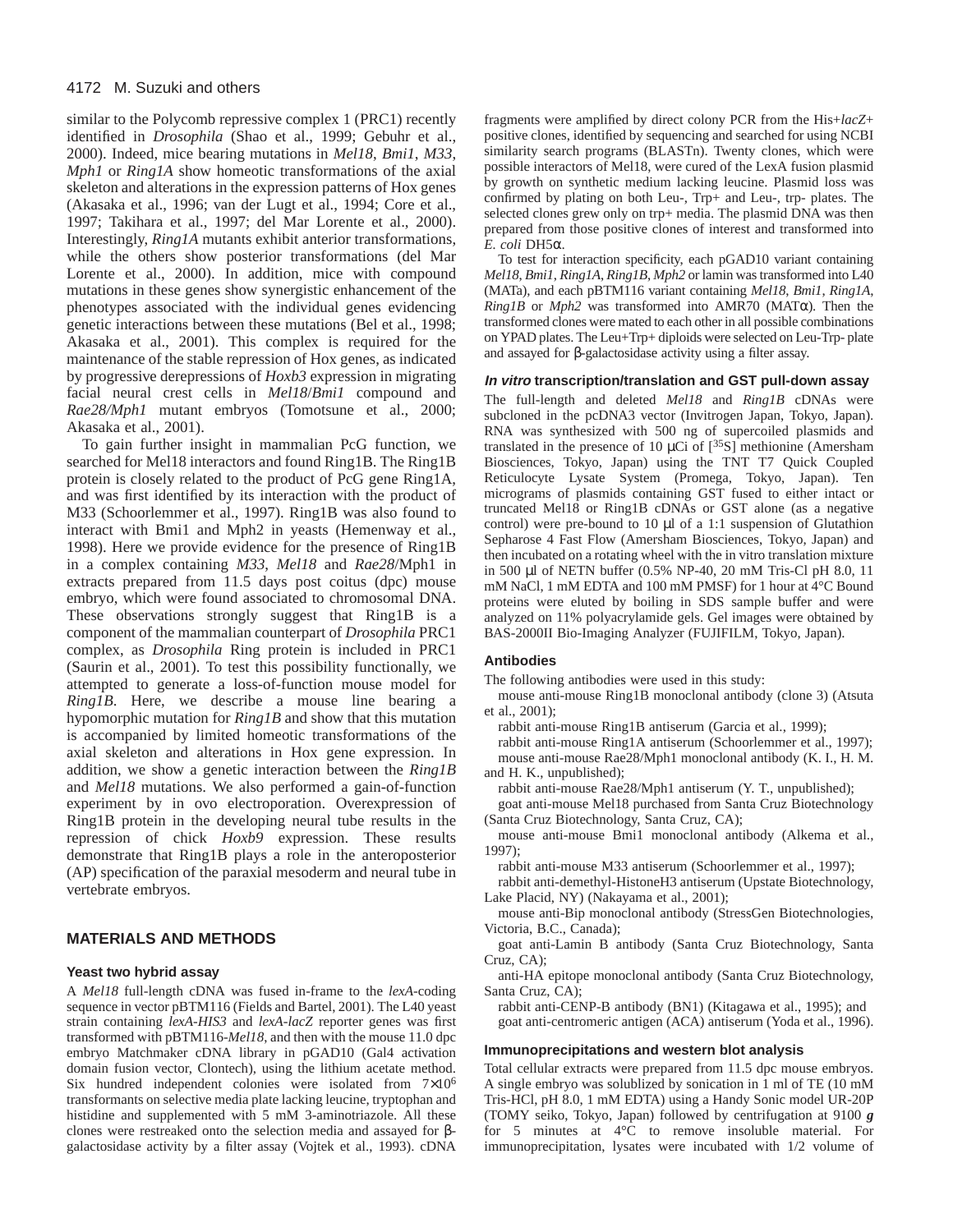hybridoma culture supernatants containing either anti-Ring1B or anti-Rae28/Mph1 monoclonal antibodies, or with 1/30 volume of anti-Mel18 antiserum for 1 hour at 4°C with rocking. Immunocomplexes were captured with Protein A Sepharose beads (Amersham). Western blotting was performed as described previously (Atsuta et al., 2001).

#### **Immunofluorescence staining**

U2-OS human osteosarcoma cells were used for immunofluorescence staining analyses as described previously (Atsuta et al., 2001). For the analysis of mitotic cells, cells were fixed with 70% acetone at –20°C for 30 minutes and air dried. Fixed cells were incubated with blocking solution for 1 hour at room temperature, and incubated with the mixture of rabbit anti-CENP-B antibody or ACA serum (1:200 dilution) and anti-Ring1B antibody for 2 hours at 37°C. Cells were washed with phosphate-buffered saline containing 0.1% Tween 20 (PBST) for 5 minutes at room temperature four times, and then incubated with fluorescein isothiocyanate-conjugated anti-rabbit IgG (1:160 dilution) (MBL, Nagoya, Japan) or fluorescein isothiocyanateconjugated anti-human IgG (1:160 dilution) (MBL, Nagoya, Japan) and rhodamine-conjugated anti-mouse IgG (1:200 dilution) (MBL, Nagoya, Japan) diluted with PBST supplemented with 10% fetal bovine serum at 37°C for 1 hour. Cells on coverslips were then washed four times with PBST for 5 minutes at room temperature. Chromosomal DNA was stained with DAPI (1 µg/ml). Images were obtained with a fluorescence microscope (Carl Zeiss Japan, Tokyo, Japan) equipped with a cooled-CCD camera (PXL, Photometrics, CA) and IPLab software (Signal Analytics).

### **Chromatin purification by cesium chloride isopyknic centrifugation**

Mouse embryos at 12.5 dpc were minced with scissors and subjected to chemical crosslinking with 1% formaldehyde in phosphatebuffered saline (PBS) for 30 minutes. Isolation of chromatin fraction was performed as described elsewhere (Orlando et al., 1997).

#### **Generation of a hypomorphic allele of the Ring1B gene**

A modified *Ring1B* allele was generated by gene targeting in R1 embryonic stem (ES) cells. Genomic *Ring1B* sequences were isolated from a mouse 129/SVJ genomic library. The targeting vector contains as homology arms, an *Eco*RI-*Sac*I fragment containing two exons encoding the RING finger of Ring1B and a flanking *Eco*RI-*Hin*dIII fragment. *MC1Neo* and *HSVtk* genes were used as selectable cassettes for positive and negative selections, respectively (Fig. 6A). Thirty micrograms of the linearized plasmid were electroporated into  $2\times10^7$ R1 ES cells. Two hundred and forty double resistant R1 clones were analyzed by Southern blot. One of the clones showed an alteration in the *Ring1B* locus and was used to generate germline chimeras as described (Nagy et al., 1993).

#### **Single and double mutant mice**

We generated homozygous *Ring1B* mutant mice by interbreeding heterozygous animals that had been backcrossed eight times into C57BL/6J. *Mel18-*deficient mice (Akasaka et al., 1996) from both C57BL/6J genetic background were also used in this study. *Ring1B* and *Mel18* heterozygous mice in C57BL/6J genetic background were interbred to generate compound homozygous mutant mice. Skeletal phenotypes of *Ring1B* mutants were also investigated on the compound genetic background between 129/SvJ derived from R1 ES cells and C57BL/6J. *Ring1B* and *Mel18* mutations were backcrossed onto C57BL/6J twice (N2). N2 heterozygotes were intercrossed to generate homozygous mutants. This hybrid line was maintained by brother-sister mating for at least ten generations.

*Ring1B* mutant mice were genotyped by PCR using the following oligonucleotides (Fig. 5A): RB22, 5′-GTTGAAGACTTCATTG-TACC-3′ and RB18, 5′-GGAAGTCACATCTTAGCAGG-3′ for the *Ring1B* wild-type allele; and Neo2, 5′-CTTCCATCCGAGTAC-GTGCT-3′ and RB11, 5′-TTATCTTCTGCTCCACTACC-3′ for the mutant allele. Oligonucleotides used for genotyping *Mel18* mutant mice have been described previously (Akasaka et al., 2001).

#### **Phenotypic analysis**

Skeletal analysis of 18.5 dpc or new born mice and in situ hybridization to 11.5 dpc embryo sections were performed as described previously (Kessel and Gruss, 1991). *Hoxb4* from Dr R. Krumlauf, *Hoxb6* from Dr K. Schughart and *Hoxb8* from Dr J. Deschampus were used (Akasaka et al., 1996). Whole-mount in situ hybridization was performed as described previously with slight modifications (Wilkinson and Nieto, 1993). Briefly, maleic acid buffer (0.5 M maleic acid, 0.15 M NaCl, pH 7.5) was used for washes after antibody reaction. Chicken *Hoxb9* provided by Dr A. Kuroiwa, and mouse *Mel18* and *Ring1B* probes were used.

#### **In ovo electroporation**

cDNA fragments encoding the entire ORF of mouse *Mel18* and *Ring1B* were amplified by PCR using primers that provided *Xho*I sites on both ends of the fragments for subcloning into the *Xho*I site of pCXN2 (kindly provided by Dr Jun-ichi Miyazaki, Osaka University, Japan) (Niwa et al., 1991). Empty pCXN2 vector was used as a negative control. In ovo electroporation was performed as described previously (Sakamoto et al., 1998; Nakamura and Funahashi, 2001). Expression vectors were dissolved at 2  $\mu$ g/ $\mu$ l in PBS and mixed with 1/10 volume of 2 µg/µl β-galactosidase expression vector, pCHO110 (Amersham Biosciences, Tokyo, Japan), or green fluorescence protein (GFP) expression vector, pcDNA-GFP, and 1/20 volume of saturated Nile Blue solution. Fertilized chick eggs were purchased from Shiroyama chicken farm (Kanagawa, Japan) and cultured at 37.2°C before and after electroporation. The stages of chicken embryos were determined by counting somite number. After electroporation, embryos were re-incubated for varying length of time to allow expression of the introduced foreign DNA into one side of the neural tube and subsequently dissected and fixed in 4% paraformaldehyde in PBS.

#### **RESULTS**

#### **In vitro interaction of Ring1B and Mel18**

Among 63 Mel18-binding proteins identified in the screening of cDNAs from an 11.0 dpc mouse embryo library, 22, 8 and two cDNA clones encoded parts of Ring1B, Mph2 and Rae28/Mph1 proteins, respectively (T. A., unpublished). In order to asses the specificity of the interactions, we performed yeast two hybrid mating assays (Fig. 1A). Bmi1, which is known to interact with Ring1B and Mph2, was used as positive control and Lamin as a negative control (Hemenway et al., 1998). Because Ring1A, a structurally related protein to Ring1B, was never identified in our screening of Mel18 interactors, we also examined the interaction of Mel18 and Ring1A. As visualized by β-galactosidase activity, Mel18 interacted strongly with Ring1B and Mph2 but hardly with itself, Bmi1 or Ring1A in our experimental conditions.

To determine whether the Mel18 protein can directly interact with Ring1B, we used an in vitro GST pull-down assay (Fig. 1B). Radiolabeled full-length or truncated Mel18 and Ring1B proteins were synthesized in vitro and tested for binding activity to respective GST fusion proteins with full-length Ring1B (GST-Ring1B), a C-terminal-truncated Ring1B (GST-Ring1B∆C) (amino acids 1-188), N-terminal-truncated Ring1B (GST-Ring1B∆N) (amino acids 189-365) and Mel18 lacking PEST region (GST-Mel18∆PEST) (amino acids 1- 233). Radiolabeled full-length Mel18 (Mel18fl) was able to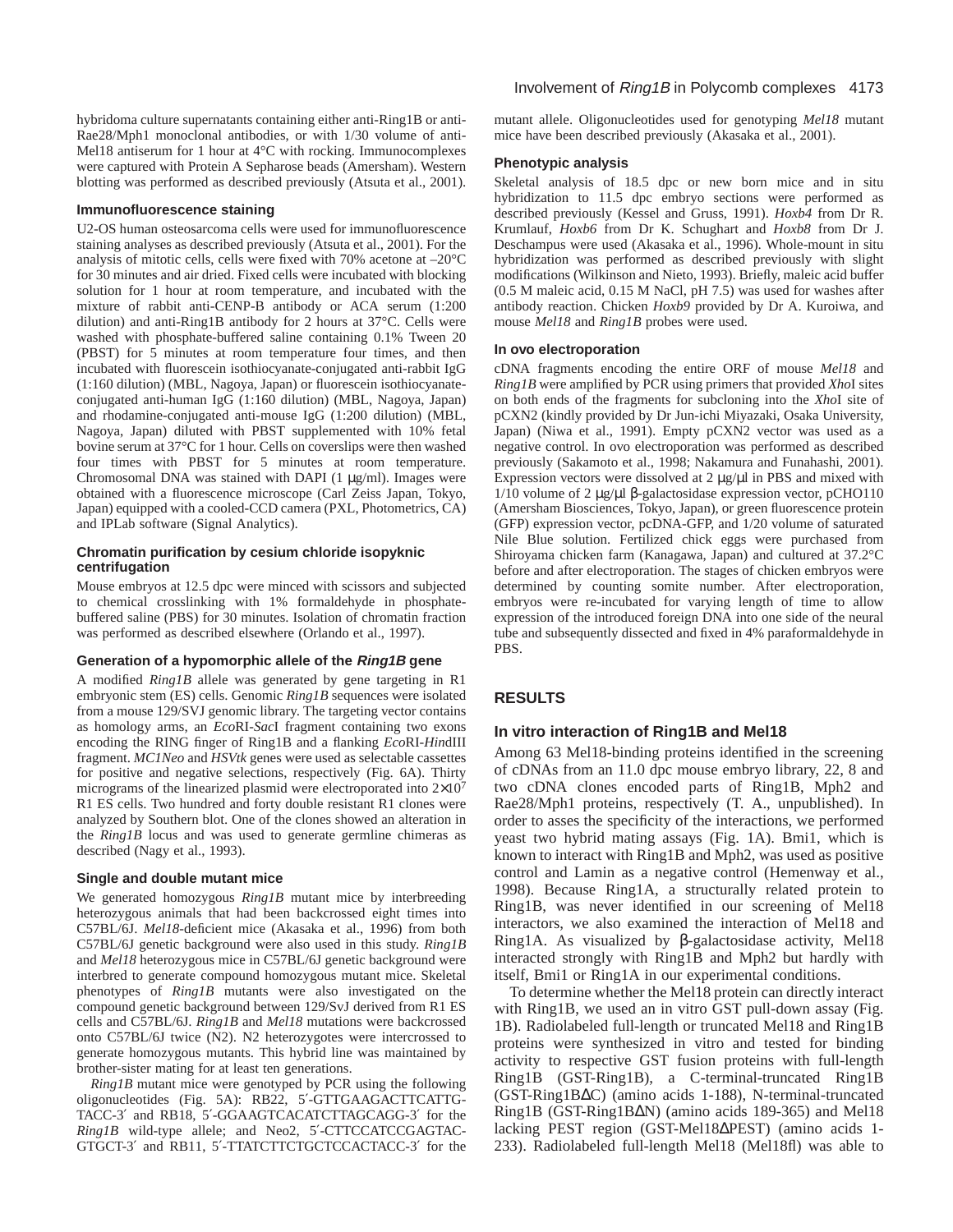bind to GST-Ring1B and GST-Ring1B∆C, and weakly to GST-Ring1B∆N but exhibited no appreciable binding to GST-Sepharose alone (Fig. 1B, part a). Because we could not obtain a full-length Mel18 protein fused to GST, we instead prepared a GST-Mel18∆PEST protein. Full-length Ring1B (Ring1Bfl) bound to GST-Mel18∆PEST but not to GST-Sepharose (Fig.



**Fig. 1.** Interactions between Ring1B and Mel18. (A) Interaction in yeast cells indicated by the β-galactosidase activity. Yeast cellswere transformed with the indicated plasmids. Lamin was a negative control. (B) GST pull-down assays. (Part a) Binding of <sup>35</sup>S-labeled full-length Mel18 protein (Mel18fl) to GST or GST fused to either full-length or truncated Ring1B (GST-Ring1Bfl, GST-Ring1B∆C or GST-Ring1B∆N, respectively). (Part b) Binding of <sup>35</sup>S-labeled full-length Ring1B protein (Ring1Bfl) to GST or GST fused to truncated Mel18 (GST-Mel18∆PEST) (amino acids 1-233). (Part c) Binding of <sup>35</sup>S-labeled truncated Ring1B proteins (Ring1B∆C and Ring1B∆N) to GST or GST-Mel18∆PEST.



**Fig. 2.** In vivo association of Ring1B with mammalian PcG proteins. (A) Specific coimmunoprecipitation of Ring1B from 11.5 dpc mouse embryos using antibodies against Mel18 and Rae28/Mph1. The signals corresponding to the immunoglobulin heavy chains are indicated by arrowheads (Ig). (B-F) Comparative analysis of the subnuclear distributions of endogenous RING1B and MEL18 (B), BMI1 (C), RING1A (D), RAE28/MPH1 (E) and exogenous Mph2 (F) in normal or transfected human osteosarcoma U2-OS cells using indirect immunofluorescence. (Parts a) The signal of RING1B (green). (Parts b) The signals of endogenous MEL18 (B), BMI1 (C), RING1A (D), RAE28/MPH1 (E) and exogenous Mph2 (F) (red). (Parts c) Merged images. (Parts d) Phase contrast views. Monoclonal and polyclonal antibodies are indicated as M and P, respectively, in parentheses.

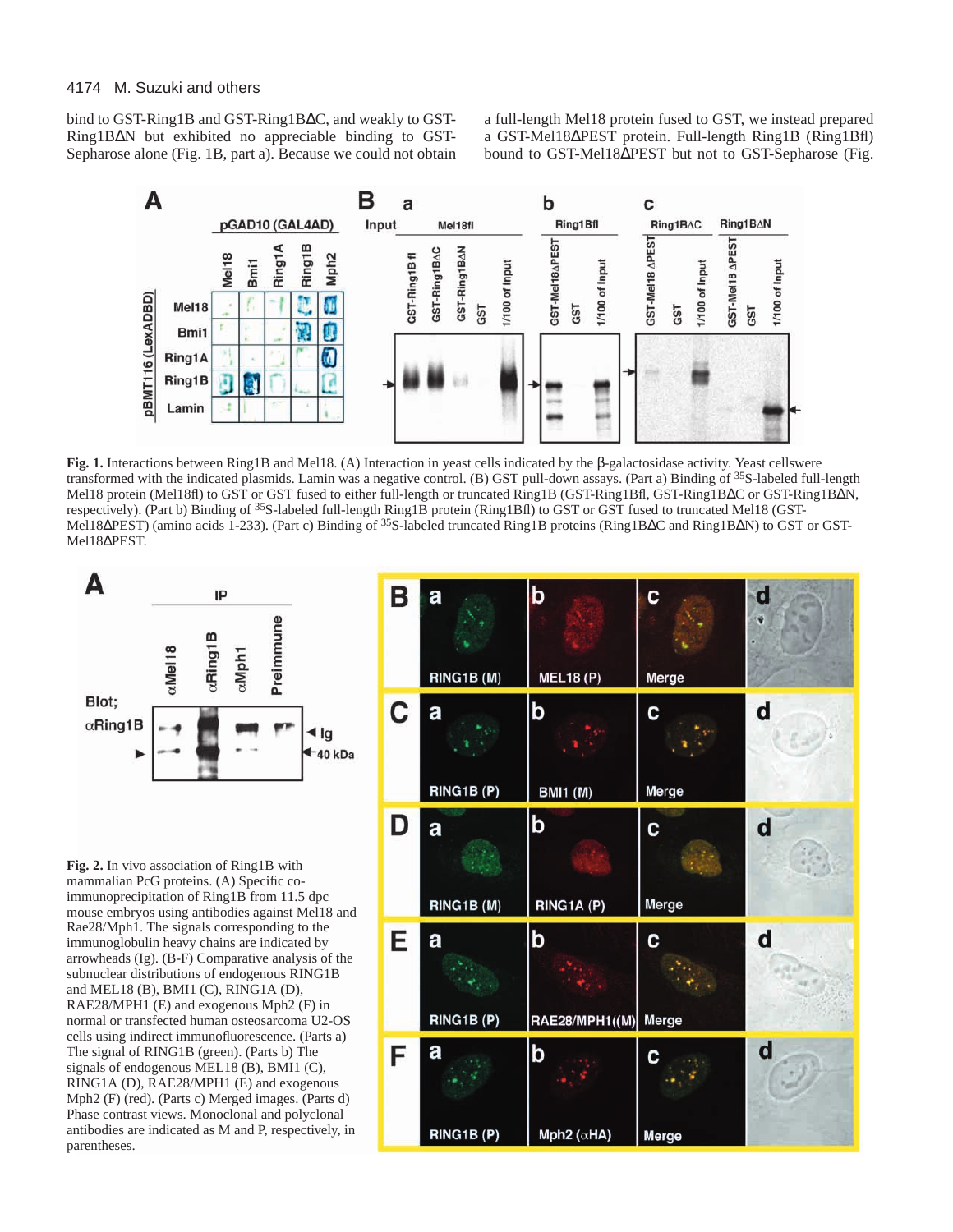1B, part b). These observations indicated potential direct interaction of Mel18 and Ring1B. Ring1B∆C fragment was capable to bind to GST-Mel18∆PEST more efficiently than Ring1B∆N fragment (Fig. 1B, part).

#### **In vivo interaction of Ring1B with PcG proteins**

To obtain evidence for the in vivo association of Ring1B with mammalian PcG proteins in mammalian cells, we performed immunoprecipitation analysis using extracts from 11.5 dpc mouse embryos. We used anti-Mel18, anti-Ring1B or anti-Mph1 antibodies and preimmune rabbit serum as a negative control. A band with a mobility corresponding to 40 kDa was recognized with anti-Ring1B antibodies in the material immunoprecipitated by anti-Mel18, anti-Ring1B and anti-Rae28/Mph1 antibodies (Fig. 2A). This shows that protein complexes isolated from murine embryos containing Mel18 or Rae28/Mph1 also contain Ring1B.

Additional evidence for the in vivo association of Ring1B with Mel18 and other PcG proteins was obtained from their subcellular localization in U2-OS cells by indirect immunofluorescence (Fig. 2B-F). Endogenous Ring1B colocalized extensively with Mel18, Bmi1, Ring1A and Rae28/Mph1 in subnuclear speckles, previously termed PcG bodies, in interphase nuclei of U2-OS cells (Fig. 2B-E) (Saurin et al., 1998). Because a specific antibody against Mph2 was not available, we used U2-OS cells stably expressing Myctagged Mph2. In these cells endogenous Ring1B colocalized with Myc-tagged Mph2 (Fig. 2F). Taken together, these observations indicate that the PcG complexes in PcG bodies of interphase cells contain Ring1B.

#### **Binding of Ring1B-containing PcG complexes to chromosomal DNA**

Evidence for the association of PcG complexes to chromosomal DNA is available only for *D. melanogaster* (Zink and Paro, 1989; Orlando and Paro, 1993). To see whether mouse PcG complexes are also associated with chromosomal DNA, we analyzed formaldehyde crosslinked embryonic tissues after fractionation by cesium chloride isopyknic centrifugation for the presence of PcG proteins. Coomassie Brilliant Blue G-250 (CBB) staining showed most of the protein in fractions 1 to 3 but also in fractions 4 to 8 (Fig. 3B), whereas most chromosomal DNA was in fractions 5 to 7 (Fig. 3A). As a control, we studied the distribution of Bip, a luminal protein in the endoplasmic reticulum (ER) and nuclear envelope, which is thought not to interact with chromosomal DNA (Gething, 1999). The results showed that Bip was found in fractions 1 to 4, but it was absent from fractions 5 to 7 (Fig. 3C). A similar observation was obtained for Grp78, another ER luminal protein (Y. F., unpublished) (Gething, 1999). From the reciprocal distribution of chromosomal DNA and ER luminal proteins, we conclude that fractions 5 to 7 contain most of the chromatin-associated proteins. Distribution of dimethyl-Histone H3 to fractions 5 to 7 but not to fractions 1 and 2 revealed its similar distribution to chromosomal DNA (Fig. 3D) (Nakayama et al., 2001). This suggests that proteins that are not associated with chromatin are mainly distributed into fractions 1 and 2. Western blot analysis of these fractions showed that Ring1B and M33 were present in fractions 1 to 6 and Rae28/Mph1 in fractions 1 to 7 (Fig. 3D-F). Therefore, specific amounts of Ring1B, M33



**Fig. 3.** Association of Ring1B, M33 and Rae28/Mph1 with chromosomal DNA. Protein/DNA complex was concentrated by in vivo formaldehyde crosslinking and subsequent cesium chloride isopyknic centrifugation. (A) Chromosomal DNA in each fraction was visualized by Ethidium Bromide staining. λDNA digested with *Sty*I was used as molecular weight markers. (B) Protein in each fraction was visualized by Coomassie Brilliant Blue (CBB) staining. Localization by western blot analysis of an ER luminal protein, Bip (C), dimethyl-Histone H3 (D), Ring1B (E), M33 (F) and Rae28/Mph1 (G).

and Rae28/Mph1 are associated with chromosomal DNA. Indeed, we have found that a significant amount of chromosomal DNA from fraction 6 could be coimmunoprecipitated by antibodies against Ring1B and Rae28/Mph1 (Y. F., unpublished). Our results also indicate that significant amount of Ring1B, M33 and Rae28/Mph1 are not closely associated with chromatin.

#### **Association of Ring1B to the chromosomal DNA is cell cycle-dependent**

It is known that in tissue culture cells RING1 and BMI1-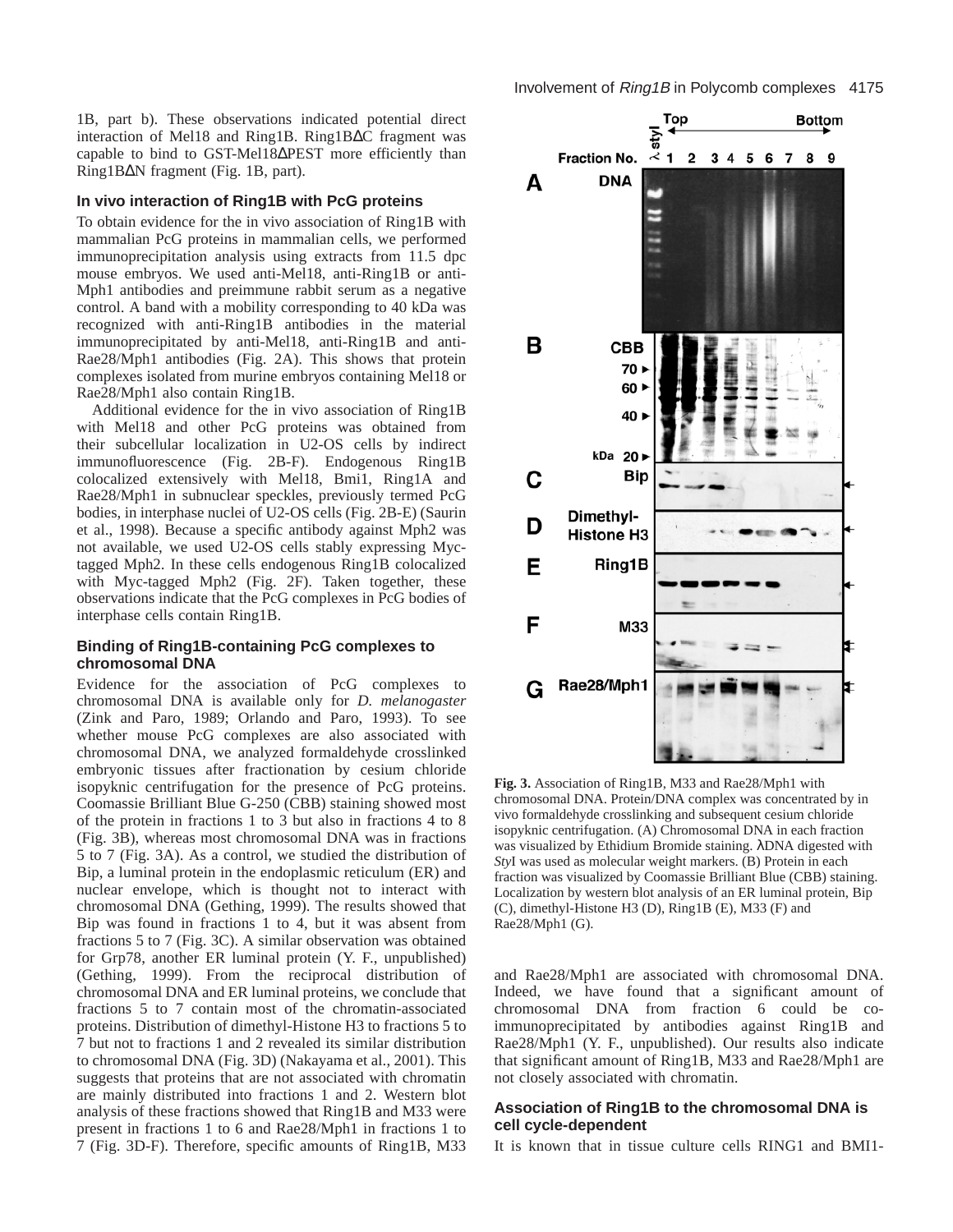**Fig. 4.** Subcellular localization of RING1B in interphase and mitotic nuclei. (A,B) Distribution of RING1B and CENPB (A) and centromeric antigens (B) in interphase nucleus of U2-OS cells. (Parts a) Localization of endogenous RING1B (green). (Parts b) Localization of endogenous CENPB (A) and centromeric antigens (B; ACA) (red). (Parts c) DAPI (blue). (Parts d) Merged images. (Parts e) Higher magnification views of the boxed regions in parts d. (C) Distribution of RING1B (part a, green) and CENPB (part b, red) in prophase nucleus of U2-OS cells. (part c) DAPI (blue). (Part d) Merged images. (D) Distribution of RING1B (part a; green) and centromeric antigens (part b; red) in prometaphase nucleus of U2-OS cells. (Part c) DAPI (blue). (Part d) Merged images. (Part E) Distribution of RING1B (part a; green) and CENPB (part b; red) in anaphase nucleus of U2-OS cells. (Part c) DAPI (blue). (Part d) Merged images.

**Fig. 5.** Disruption of the *Ring1B* gene in mice. (A) Diagram of the *Ring1B* locus, the targeting vector and of the modified allele. The *Ring1B*-coding exons are indicated by black boxes. The PGK*neo* and pMC1-*tk* expression cassettes were used for positive and negative selection, respectively. Position of relevant restriction sites (*Eco*RI, E; *Bam*HI, B; *Hin*dIII, H; *Sal*I, S; *Xho*I, X), location of probe and PCR primers, and sizes of diagnostic fragments are indicated. (B) Southern analysis of genomic DNA isolated from offspring of heterozygote matings after digestion with *Bam*HI + *Hin*dIII and probed with the indicated 3′ probe shown in A. (C) PCR analysis of tail genomic DNA of the offspring of a heterozygous intercross. Primers RB22 and RB18 amplify a 1.4 kb of the wildtype allele, whereas primers Neo2 and RB11 amplify a 3.0 kb of the mutated allele. (D) Semi-quantitative analysis of Ring1B by western blot analysis of total





proteins extracted from 11.5 dpc mouse embryos of the indicated genotypes probed with antibodies against Ring1B. To correct for loading differences, anti-lamin B antibodies and Coomassie Brilliant Blue (CBB) staining of the same gel were used.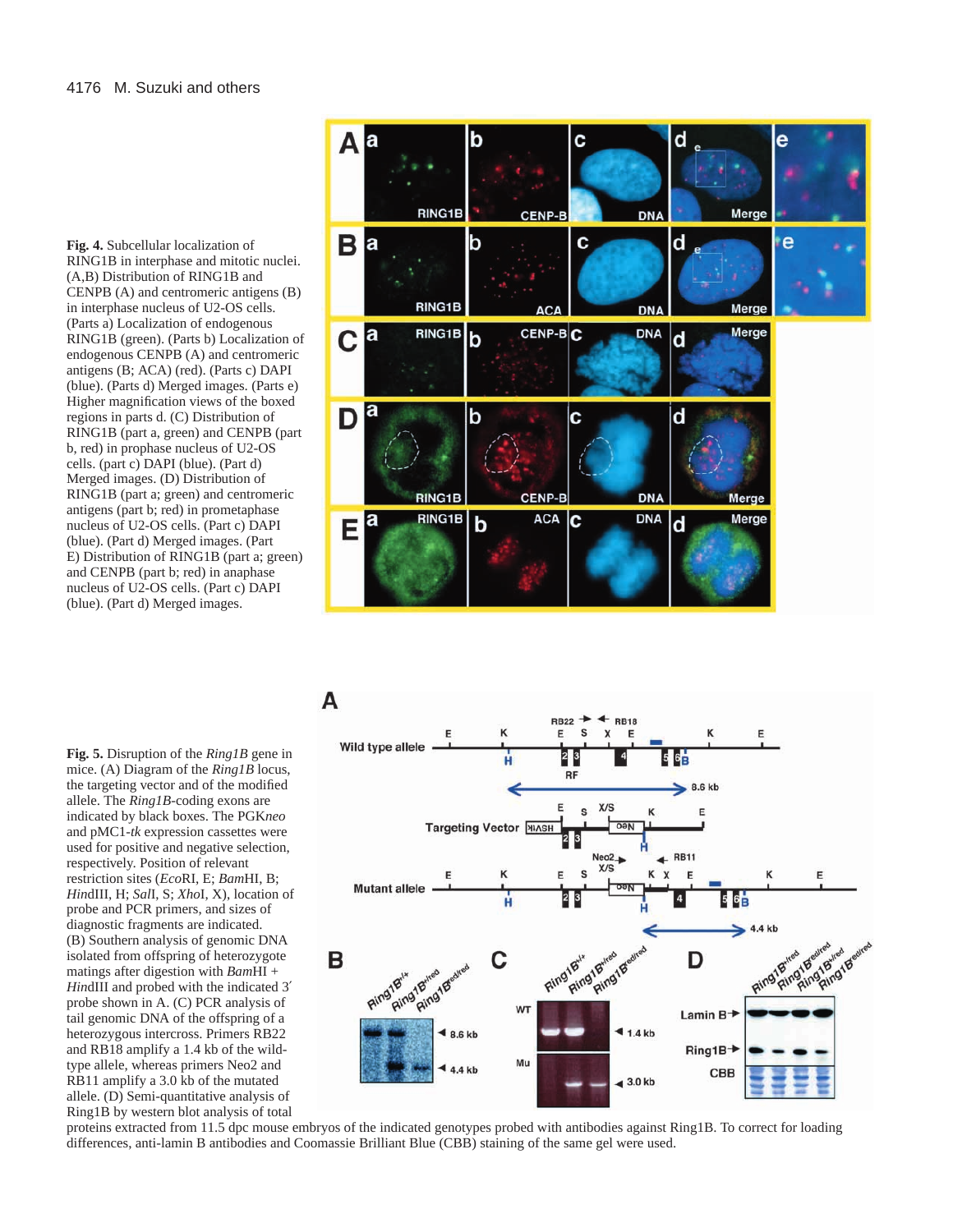containing PcG bodies associate with pericentromeric heterochromatin in a cell cycle-dependent manner (Saurin et al., 1998). Therefore, we asked what the localization of Ring1B would be during the various phases of the cell cycle. In the interphase nuclei of U2-OS cells, Ring1B showed a speckled distribution associated to centromeric regions, just as it was found for Ring1, Bmi1 and M33 (Fig. 4A,B) (Saurin et al., 1998; Voncken et al., 1999; Wang et al., 1997). At mitosis, the chromosomal signal of Ring1B was very much reduced. However, upon chromosome condensation at prophase, Ring1B proteins were still associated with condensed chromosomes (Fig. 4C). At prometaphase, following disassembly of the nuclear envelop and nuclear matrix, Ring1B staining was significantly weaker to that in interphase nuclei and dispersed into the cytoplasm, although a weak signal was still seen associated with part of pericentromeric chromatin regions (broken line in Fig. 4D). At anaphase, a clearer Ring1B signal was found associated to chromosomal structures, but most of the signal was still found evenly

distributed in a speckle-free cytoplasm (Fig. 4E). Thus, the localization of Ring1B at pericentromeric heterochromatin is cell cycle regulated in a similar manner to that of Ring1 or Bmi1 (Saurin et al., 1998; Voncken et al., 1999).

## **Generation of a hypomorphic Ring1B allele**

To start analyzing functionally Ring1B, we tried to inactivate the Ring1B locus in mice. In a gene targeting experiment, we obtained one clone with a modified *Ring1B* locus. Southern blot and

**Fig. 6.** Skeletal alterations of *Ring1B*red/red, *Mel18*–/– and *Ring1B*red/red*Mel18*–/– mice. (A) The genotypes are indicated at the top. (Parts a-d) Lateral views of the upper part of the vertebral column. Yellow stars in parts c and d indicate a ectopic arch of the occipital bone. Black arrows in parts b-d indicate ectopic ribs associated with the 7th cervical vertebra. Red arrows indicate the prominent spinous process. Blue arrows in parts b and d indicate the additional ossification center of the sternum implying the anterior shift of the sternum. (Parts e-h) Ventral views of the rib cages. Black arrows in parts f and h indicate ectopic ribs associated with 7th cervical vertebra. (B) Various posterior transformations of the axial skeleton and their penetrance (indicated in parenthesis): (1) Supraoccipital bone→C1, appearance of the ectopic bones seen in the craniodorsal region of the C1 vertebra or ectopic arch of the occipital bones; (2)  $C1 \rightarrow C2$ , presence of the odontoid process on the C1 vertebra; (3)  $C2 \rightarrow C3$ , lack of the odontoid process from the C2 vertebra; (4) C7 $\rightarrow$ T1, appearance of cervical ribs on C7; (5) T1→T2, prominent spinous process on T1; (6) T7→T8, dissociation of 7th rib from the sternum; (7) T13→L1, loss of the rib in 20th vertebra; (8) L5 or  $6 \rightarrow S1$ , formation of the sacroiliac joint in 25th or 26th vertebra; (9)  $S4 \rightarrow Ca1$ , appearance of the first caudal vertebra in 29th or 30th vertebra; (10) anterior shift of the sternum as revealed by an ectopic ossification.

#### Involvement of Ring1B in Polycomb complexes 4177

sequence analysis of this locus showed that the selectable *Neo* cassette, together with some 0.8 kb sequences in one of the homology arms present in the targeting construct, were unexpectedly inserted between the exons labeled 3 and 4 (Fig. 5A-C). Because no other alterations were observed, there was the possibility that this modified *Ring1B* locus would synthesize an intact protein. We analyzed *Ring1B* gene expression in mice homozygous for the mutation and found that a cDNA encoding the full *Ring1B* ORF could be identified by RT-PCR (data not shown). However, the levels of Ring1B protein in these mice were significantly reduced compared with those in wild-type animals (Fig. 5D). Quantification of Ring1B signals in a Western blot of both homozygous and heterozygous mutant embryos, using the signals of LaminB to normalize for loading differences, showed that the levels of Ring1B in homozygous *Ring1B* mutant embryos were about 30% of those in heterozygous embryos. The reduced levels of Ring1B in the mutant mice, therefore, make it likely that this *Ring1B* allele is a hypomorphic one and is therefore designated

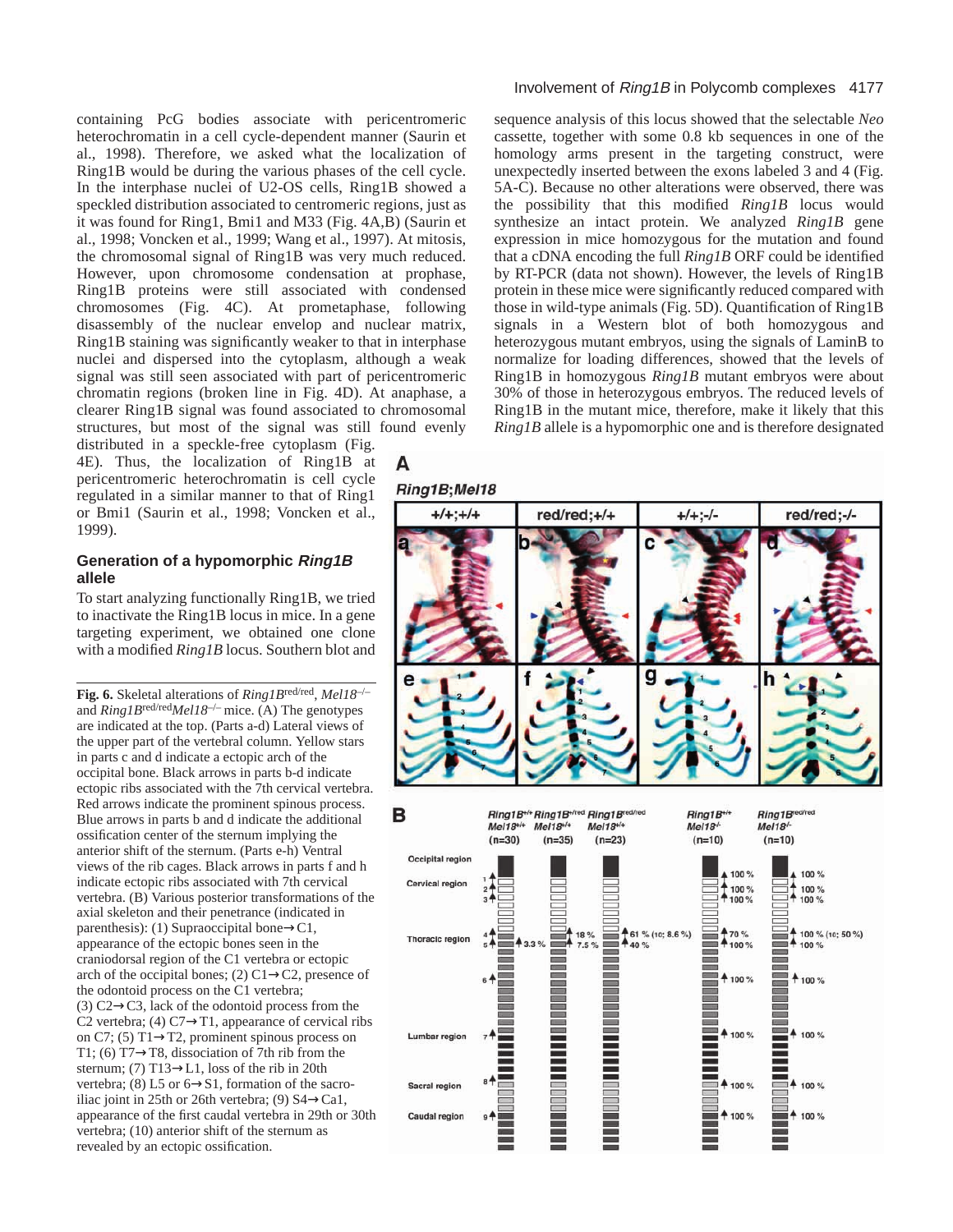



as *Ring1B*reduced (*Ring1B*red hereafter). *Ring1B*red homozygotes were healthy and fertile.

## **Axial skeletal abnormalities and alterations in Hox gene expression in Ring1Bred/red mutants**

Perturbation of PcG function in mice characteristically results in homeotic transformations and other alterations of the axial skeleton (Akasaka et al., 1996; van der Lugt et al., 1994; Core et al., 1997; Takihara et al., 1997; del Mar Lorente et al., 2000). Therefore, if Ring1B participates in such a function, it is possible that similar defects could be seen in *Ring1B*red mice. We found reproducible alterations in the cervicothoracic boundary of the axial skeleton of homozygous *Ring1B*red mice, but not wild type. Thus, in 61% of the mice, we found ectopic ribs associated with the 7th cervical (C7) vertebra (Fig. 6A, parts b and f, Fig. 6B). At a lower penetrance, 40% of mice, we found that the prominent spinous process characteristic of the 2nd thoracic vertebrae (T2) was on the T1. These alterations were seen even in heterozygous *Ring1B*red mice, although at low frequency (Fig. 6B). Formation of an additional ossification center in the cranial region of the sternum indicated anterior shift of the sternum in *Ring1B*red homozygotes (Fig. 6A, part f). Holes in the ossification centers in the upper region of the xyphoid process were observed (Fig. 6A, part f). This is also seen in *Hoxc4* mutants (Saegusa et al., 1996). Thus, these alterations in the axial skeleton and sternum seen in *Ring1B*red mice can be interpreted as posteriorizations of the vertebral identities:  $C7 \rightarrow T1$  and  $T1 \rightarrow T2$ .

As the anterior boundaries of *Hoxb4, Hoxb6* and *Hoxb8* expression in the paraxial mesoderm demarcate the prospective vertebrae C2, C7 and T1, respectively, we asked whether their expression patterns would be altered in *Ring1B*red mice. The analysis of 11.5 dpc embryos homozygous for the *Ring1B*red allele showed weak but reproducible signals for *Hoxb4* and *Hoxb8* in the C1 and C7 prevertebrae, respectively, whereas no signals were detected in the wild-type littermates (Fig. 7). Ectopic expression of *Hoxb6* was weakly seen in the prospective neural arch of C6 prevertebra (Fig. 7). The expression of *Hoxb4*, *Hoxb6* and *Hoxb8* in the neural tube was not significantly altered.

Thus, the homeotic transformations of the axial skeleton and the anteriorization of the rostral boundaries of Hox gene expression in the paraxial mesoderm seen in this hypomorphic *Ring1B* mouse line suggest that Ring1B plays a role in PcG function in mice.

## **Genetic interactions between Ring1Bred and Mel18 null-mutations**

To evaluate the involvement of Ring1B in PcG function further, we investigated a possible genetic interaction with *Mel18* by analyzing the axial skeleton of the offspring of crosses of *Ring1B*red/+*Mel18*+/– mice. *Mel18*–/– mice with C57BL/6J genetic background now show a more homogeneous phenotype than when in a hybrid genetic background that we described previously and do not survive birth (Akasaka et al., 1996). The formation of ectopic arches in the occipital bone caused by the ectopic segmentation of the occipital bone, which was not observed in the hybrid genetic background, was now seen in every mouse (Fig. 6A, part c). The C1 vertebra was thinner than that of mice of a mixed genetic background and anterior shifts around the thoracolumbar, lumbosacral and sacrocaudal transition regions were uniformly seen in all *Mel18*–/– mice. Interestingly, ectopic ribs on the seventh cervical vertebrae were less prominent and penetrant (Fig. 6B).

Animals double homozygous for mutations in the *Ring1B*red and *Mel18* loci do not survive birth and showed homogeneous phenotypes, very similar to that of *Mel18*-null mice, except for the cervicothoracic region, in which almost perfect ribs were bilaterally articulated with an anteriorly shifted sternum in 50% of the mice. A unilateral association was seen in 8.6% of *Ring1B*red/red and was never seen in *Mel18* null mice (Fig. 6A, part d, part h, Fig. 6B). In summary, the phenotypes at the cervicothoracic level are more severe than the phenotypes of both single mutants in the C57BL/6J background, which provides genetic evidence for an interaction between mutations at the genes encoding *Ring1B* and *Mel18*.

By contrast, the posterior transformations seen in the axial skeleton of *Mel18*–/– mice were variably restored in *Ring1B*red/red*Mel18*–/– mice on the compound background between 129/SvJ derived from R1 ES cells and C57BL/6J, while enhanced phenotypes were also seen with less penetrance (Fig. 8). Double homozygotes were healthy and fertile on the compound background. We found three groups of mice homozygous for both *Ring1B*red and *Mel18*, depending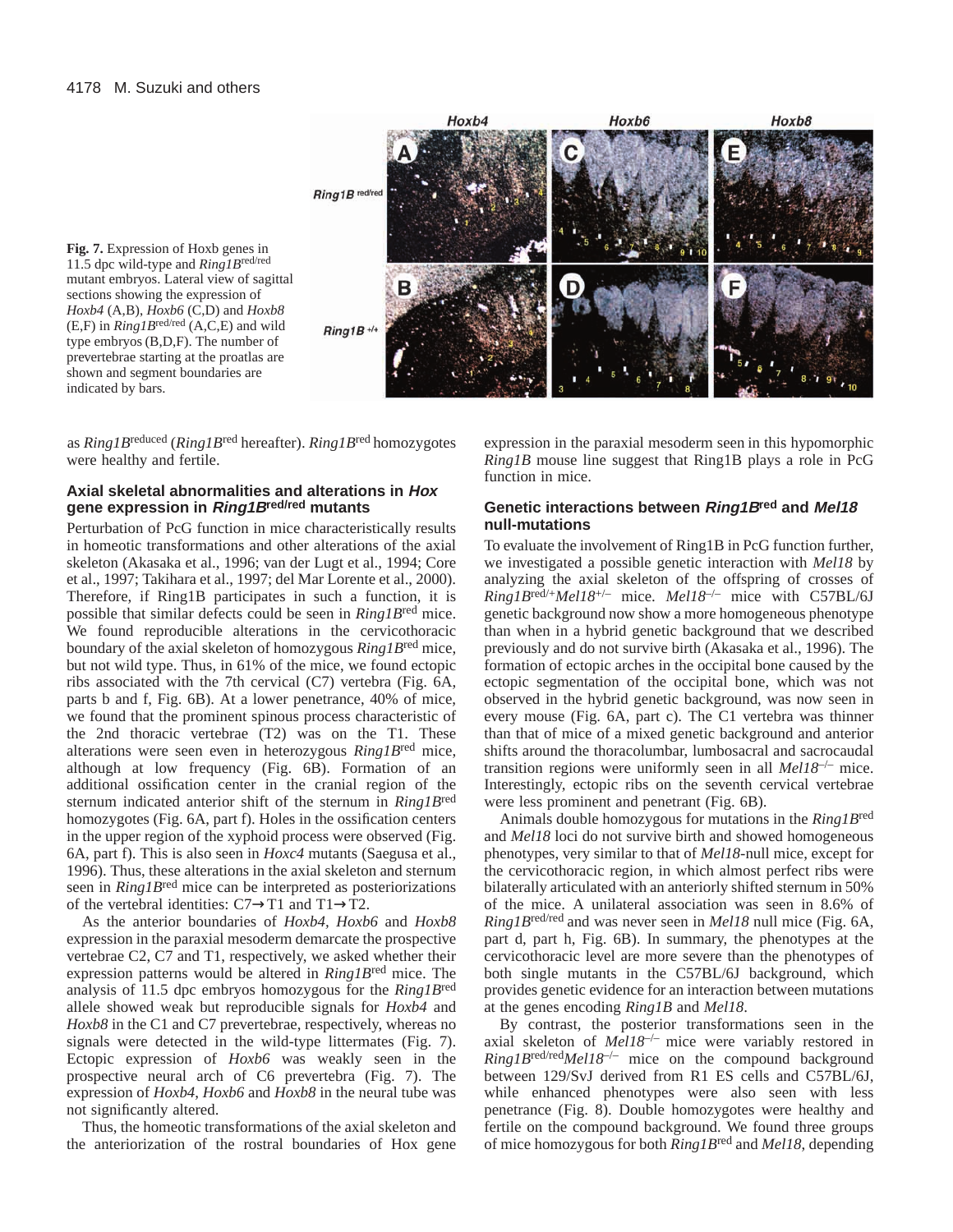

Α

#### **Repression of cHoxb9 expression by overexpression of Ring1B protein**

To examine the effect of a gain of function of Ring1B on Hox gene expression, we unilaterally overexpressed it in the developing neural tube of chicken embryos by in ovo electroporation (Fig. 9A, part a). For 0-5 somites embryos, only 10% of transfected embryos survived in our experimental conditions and most of



*Ring1B*red/red*Mel18*–/– mice on the compound genetic background. (A) Respective genotype of *Ring1B* and *Mel18* loci are indicated at *Ring1B*red/red*Mel18*–/–, three specimens are shown. (Parts a-f) Lateral views of the upper part of the vertebral column are shown. Stars in parts c and e indicate ectopic floating bone or

ectopic arch of the occipital bone, respectively. Arrows in parts b, c, e and f indicate ectopic ribs associated with C7. (Parts g-l) Ventral views of the rib cages are shown. In part k, ectopic ossification center of the sternum as a consequence of complete anterior shift of the sternum and complete ectopic ribs are indicated by a blue arrow and black arrows, respectively. Note 7th ribs are articulated with the sternum in *Ring1B*red/red*Mel18*–/– mice. (Parts m-r) Ventral views of the thoracolumbar region are shown. Prospective T12 and T13 are indicated by respective numbers. Prospective lumbar vertebrae are indicated by red stars individually. (B) The frequency of the posterior transformations of the axial skeleton is schematically represented. The following parameters are scored and frequency of each alteration is indicated in parentheses: (1) supraoccipital bone→C1, appearance of the ectopic bones seen in the craniodorsal region of the C1 vertebra or ectopic arch of the occipital bones; (2) C1 $\rightarrow$ C2, presence of the odontoid process on the C1 vertebra; (3) C2→C3, lack of the odontoid process from the C2 vertebra; (4) C7→T1, appearance of cervical ribs on C7; (5) T1 $\rightarrow$ T2, prominent spinous process on T1; (6) T7 $\rightarrow$ T8, dissociation of 7th rib from the sternum; (7) T13 $\rightarrow$ L1, loss of the rib on 20th vertebra; (8) L1 $\rightarrow$ T13, appearance of the rib on 21st vertebra; (9) L5 or 6 $\rightarrow$ S1, formation of the sacro-iliac joint in 25th or 26th vertebra; and (10) S4→Ca1, appearance of the first caudal vertebra in 29th or 30th vertebra.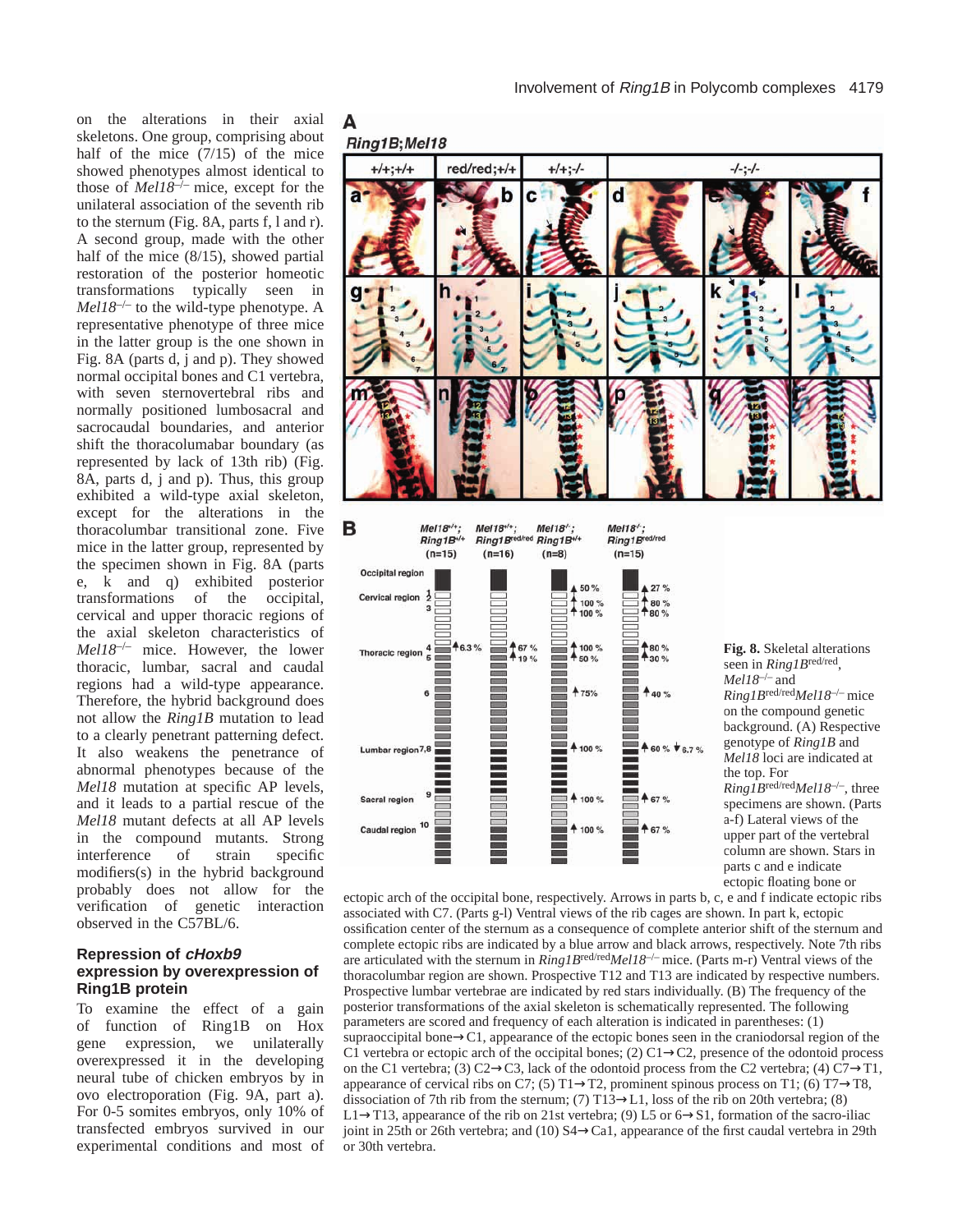**Fig. 9.** Repression of chicken *Hoxb9* expression by overexpression of mouse Ring1B and Mel18. (A, part a) In ovo electroporation. A pair of electrodes held by a manipulator is inserted through a window and placed over the vitelline membrane overlying the embryo. Plasmid solution colored by Nile Blue is injected into the developing spinal cord as indicated by a yellow bracket. (parts b,c) *Hoxb9* expression in sevensomite (part b) and 15 somite (part c) stage embryos. Somite boundaries are shown. (B, part a) Expression of *mRing1B* 24 hours after electroporation. (parts b-d) Repression of *Hoxb9*



expression observed 48 hours after electroporation. The anterior boundaries of *Hoxb9* expression in the control sides are indicated by arrows. Downregulation of *Hoxb9* expression by exogenous Ring1B are indicated by brackets. (C, part a) Expression of *mMel18* 24 hours after electroporation. (part b) Repression of *cHoxb9* expression 48 hours after electroporation. The anterior boundary of *Hoxb9* expression in the control side is indicated by an arrow. Downregulation of *Hoxb9* expression by mouse *Mel18* is indicated by a bracket. (D) Ring1B- and Mel18 dependent repression of *Hoxb9* expression is influenced by the developmental stage. Frequency of affected embryos by transfection of mouse *Ring1B*, *Mel18* and empty vectors were represented by closed, shaded and open bars, respectively. Mel18-dependent repression is less efficient than that of Ring1B and is similarly influenced by developmental stage. (E) Ring1B-dependent repression of *Hoxb9* expression becomes obvious at least 36 hours after the electroporation. Asterisks in D and E indicate results from the identical series of experiments.

surviving embryos exhibited extensive morphological defects in the neural tube. Thus, we used embryos older than the 6 somite stage. By means of this method, mouse Ring1B and Mel18 were successfully expressed in the developing spinal cord 24 hours after electroporation, but less intensely in the hindbrain (Fig. 9B, part a, Fig. 9C, part a). We investigated the expression of chicken *Hoxb9* in the neural tube because its expression extends up to the level of 9th or 10th somite where stable ectopic expression of mouse *Ring1B* and *Mel18* was seen (Fig. 9A, parts b and c). We first studied the expression of chicken *Hoxb9* gene 48 hours after electroporation of chick embryos of various stages of development. In 6-12 somite embryos, we observed a significant posteriorization of the anterior boundary of chicken *Hoxb9* expression in 67% of efficiently transfected embryos (Fig. 9B,D). The downregulation of chicken *Hoxb9* expression by Ring1B usually extended along several somites (parentheses in Fig. 9B, parts b-d). The introduction of empty vector occasionally resulted in a subtle posteriorization of chicken *Hoxb9* of about half somite width (4%) (Fig. 9D) (M. S., unpublished). The Ring1B-mediated repression of chicken *Hoxb9* expression was much weaker when 12-18 somites embryos were electroporated (only 25% showed a posterior shift) and no effect was seen on 18-24 somite embryos (Fig. 9D). By analyzing embryos at 24, 36 and 48 hours after electroporation, we found it took 36 hours for the repression of chicken *Hoxb9* expression to occur (Fig. 9E)*.*

Similar experiments with Mel18 showed a very mild

posteriorization of the anterior boundary of chicken *Hoxb9* expression that affected only a somite in only 25% of the efficiently transfected embryos (Fig. 9C,D).

#### **DISCUSSION**

In this study, we provide ample evidence to indicate that Ring1B is a functional component of mammalian PcG complexes. Thus, co-immunoprecipitation and subnuclear localization studies show that Ring1B is found in protein complexes together with other PcG proteins such as Mel18, M33 and Rae28/Mph1. In addition, a hypomorphic loss-offunction mouse model revealed alterations in the axial skeleton and in the expression pattern of some Hox genes, consistent with a PcG function. Conversely, transient gain-of-function experiments in chick embryos showed a role of Ring1B in the repression of Hox gene expression. Finally we showed a genetic interaction between *Ring1B* and *Mel18* resulting in the enhancement of *Mel18*-deficient phenotypes by the reduction of Ring1B dose on the C57BL/6J background. Taken together, these observations strongly qualify Ring1B as a mammalian PcG gene product.

The phenotype of the *Ring1B* mutant mice described here show some differences with those of mice with mutations in other PcG genes. Thus, the axial skeletal alterations in *Ring1B*red/red mice are restricted to the cervicothoracic transitional zone, while they are seen along the entire axis in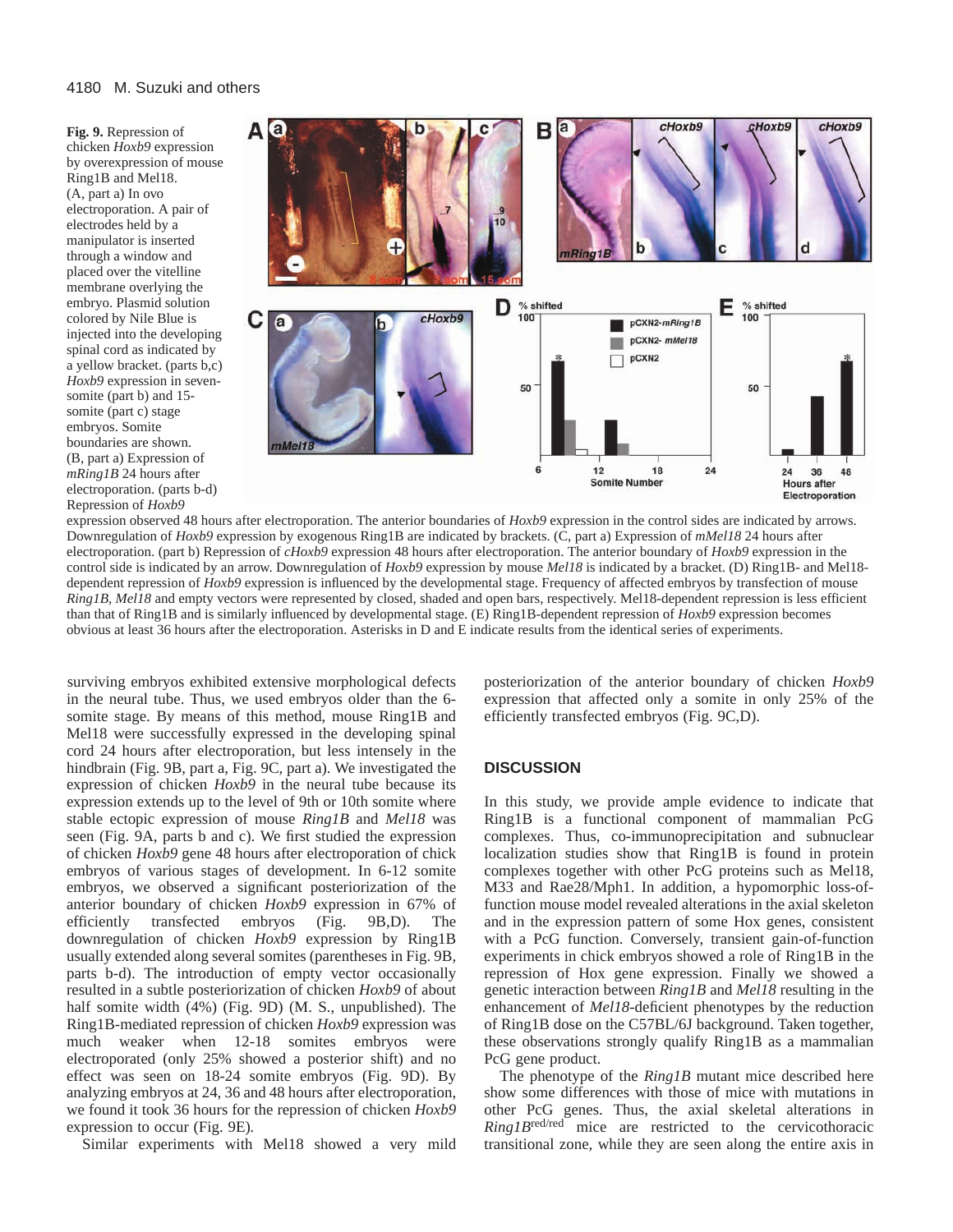other PcG mutant mice (Akasaka et al., 1996; van der Lugt et al., 1994; Core et al., 1997; Takihara et al., 1997; del Mar Lorente et al., 2000). We believe this apparent difference does not imply that Ring1B function is restricted to the prospective cervicothoracic transitional region. First, the mutant mice show a reduction of Ring1B levels, whereas all other PcG mutant mice bear null mutations, and it is possible that specification events in that region are the most sensitive to Ring1B dose. Second, *Ring1B*red/red embryos show a de-repression of *Hoxb4* mesodermal expression in C1 prevertebra. The fact that neither a transformation of cervical vertebrae C1 to C2 nor any other alterations that affect these vertebrae are observed could be explained if the deregulation of other Hox genes required for C1 specification are not significantly affected in *Ring1B*red/red mice. Third, the effect that the low levels of Ring1B has on the phenotype of the axial skeleton of mice lacking Mel18 affects regions throughout the entire axis in hybrid genetic background.

Present and previous biochemical studies indicate that Ring1B is found in protein complexes containing other PcG proteins, such as M33, RYBP, Mel18 and Rae28/Mph1 (Schoorlemmeret al., 1997; Garcia et al., 1999). Furthermore, we have shown for the first time that in mammals these PcG proteins are closely associated to chromosomal DNA, as it had been observed before in *D. melanogaster*, while significant quantities of them are not closely associated with chromatin (Zink and Paro, 1989; Orlando and Paro, 1993). Ring1B associates with a PcG multimeric complex through multiple protein-protein interactions, as suggested for other components of PcG complexes (Garcia et al., 1999). We have shown here that Ring1B binds Mel18 and Bmi1 via its N-terminal half, which includes a RING finger motif. However, it has been shown that Ring1B binds M33 and RYBP via C-terminal half (Schoorlemmer et al., 1997; Garcia et al., 1999). The structural similarities of Ring1B-binding domains of Mel18 and Bmi1 (94% identity of amino acids), suggest that they may associate with the same interacting surface on Ring1B. As Mel18 and Bmi1 are known to function redundantly during AP specification and protection against apoptosis, biological impacts might be similar between Ring1B/Mel18 and Ring1B/Bmi1 interactions (Akasaka et al., 2001). However, Hox gene expression is uniquely affected in *Mel18*- and *Bmi1* deficient mice (Akasaka et al., 1996; van der Lugt et al., 1996). This suggests that Ring1B might preferentially interact with either Mel18 or Bmi1 in Hox gene-dependent manner. This preference could also be influenced by the other components of the PcG complexes as different sets of Hox genes are also affected in *M33*- and *Rae28*/*Mph1*-deficient mice (Core et al., 1997; Takihara et al., 1997).

Novel genetic interactions between *Ring1B*red and *Mel18* null mutations upon the compound genetic background suggest the polygenic regulation of mammalian PcG complexes. Restorations of posterior transformations caused by *Mel18* null-mutation by *Ring1B*red mutation suggests presence of compensatory machinery. In particular, Bmi1 could function to compensate *Mel18* mutation. As Bmi1 is known to interact with not only Ring1B but also Rae28/Mph1 and Mph2, multimerization of Bmi1 and its interactors could be modified by unknown polymorphic elements (Hemenway et al., 1998). Molecular basis for genetic modifiers for PcG is not known; however, genes encoding constituents of PcG complex or

proteins required for post-translational modification of PcG proteins could be involved (Voncken et al., 1999).

The repression of chicken *Hoxb9* expression by transient high levels of mouse Ring1B and Mel18 in chicken embryos is in good agreement with the posteriorization of the rostral boundaries of Hox gene expression seen in *Bmi1* and *Ring1A* transgenic mice (Alkema et al., 1995; del Mar Lorente et al., 2000). These data are also consistent with previous observations that most PcG proteins, including Ring1 family proteins act as transcriptional repressors when recruited to reporter constructs (Satijn et al., 1997b; Schoorlemmer et al., 1997). The anterior boundary of chicken *Hoxb9* expression in the neural tube at the level of prospective 9th somite is already established in seven-somite embryos (Fig. 9A, part b). Thus, the overexpression of mouse Ring1B and Mel18 results in the active silencing of a chicken *Hoxb9* gene, which is already transcriptionally active. Such an effect may result from the recruiting of ectopic Ring1B and Mel18 to regulatory regions of chicken *Hoxb9*, which, in turn, may alter locally the structure of the chromatin. However, overexpression of Ring1B does not affect chicken *Hoxb9* expression in later stage embryos (Fig. 8C). Biochemical studies using purified PcG complexes and chromatin remodeling factors of the SWI/SNF provide clues on how PcG and trxG proteins counteract (Shao et al., 1999). PcG complexes act as a molecular lock when tethered on nucleosomes prior to exposure to the remodeling factors. Conversely, once exposed to SWI/SNF factors, PcGmediated repression does not occur. If this is the case, the inability of Ring1B to repress chicken *Hoxb9* expression at later stages in development may be due to the establishment of a trxG-dependent activation of chicken *Hoxb9*. Thus, the accessibility to, or the activity of Ring1B-containing PcG complexes on Hox clusters might be regulated in a developmental stage-dependent manner, as suggested in *D. melanogaster* (Orlando et al., 1998).

We are grateful to Drs R. Krumlauf, K. Schughart, J. Deschampus, A. Kuroiwa, J. Miyazaki and T. Aoe for the mouse *Hoxb4* cDNA clone*,* mouse *Hoxb6* cDNA clone, mouse *Hoxb8* cDNA clone, chicken *Hoxb9*, pCXN2 vector and anti-Bip monoclonal antibody, respectively; to Dr K. Katsube for initial instructions for in ovo electroporation; to Drs T. Oda and M. Muramatsu for initial instructions for yeast two hybrid screening; and to Dr M. van Lohuizen for communication of unpublished data and anti-Bmi1 monoclonal antibody. We also thank Ms Sanae Takeda, Misao Uchida and Mr Shozo Sugimori for their help. This project was supported by Special Coordination Funds for Promoting Science and Technology from the Ministry of Education, Culture, Sports, Science and Technology, the Japanese Government; and by grants from the Naito Foundation, Mochida Foundation, Kanae Foundation and Uehara Memorial Foundation. Work in M. V.'s laboratory is supported by the Ministry of Science and Technology of Spain (grant PB97-1238) and the CAM (grant 08.1/0050/2000).

## **REFERENCES**

- **Akasaka, T., Kanno, M., Balling, R., Mieza, M. A., Taniguchi, M. and Koseki, H.** (1996). A role for mel-18, a Polycomb group-related vertebrate gene, during theanteroposterior specification of the axial skeleton. *Development* **122**, 1513-1522.
- **Akasaka, T., van Lohuizen, M., van der Lugt, N., Mizutani-Koseki, Y., Kanno, M., Taniguchi, M., Vidal, M., Alkema, M., Berns, A. and Koseki, H.** (2001). Mice doubly deficient for the Polycomb Group genes Mel18 and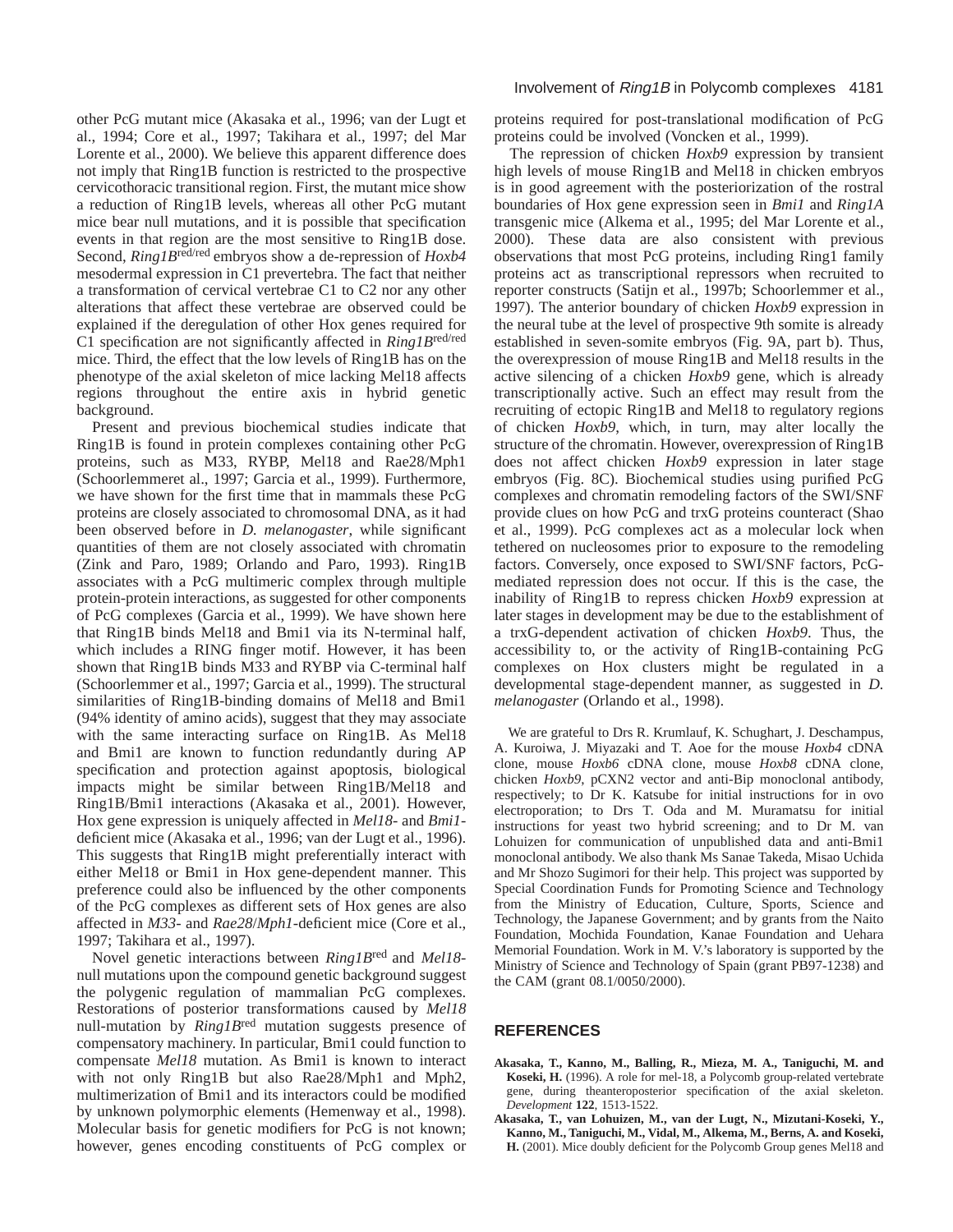Bmi1 reveal synergy and requirement for maintenance but not initiation of Hox gene expression. *Development* **128**, 1587-1597.

- **Alkema, M. J., van der Lugt, N. M., Bobeldijk, R. C., Berns, A. and van Lohuizen, M.** (1995). Transformation of axial skeleton due to overexpression of bmi-1 in transgenic mice. *Nature* **374**, 724-727.
- **Alkema, M. J., Bronk, M., Verhoeven, E., Otte, A., van't Veer, L. J., Berns, A. and van Lohuizen, M.** (1997). Identification of Bmi1-interacting proteins as constituents of a multimeric mammalian polycomb complex. *Genes Dev.* **11**, 226-240.
- **Atsuta, T., Fujimura, S., Moriya, H., Vidal, M., Akasaka, T. and Koseki, H.** (2001). Production of monoclonal antibodies against mammalian Ring1B proteins. *Hybridoma* **20**, 43-46.
- **Bel, S., Core, N., Djabali, M., Kieboom, K., van der Lugt, N., Alkema, M. J. and van Lohuizen, M.** (1998). Genetic interactions and dosage effects of Polycomb group genes in mice. *Development* **125**, 3543-3551.
- **Core, N., Bel, S., Gaunt, S. J., Aurrand-Lions, M., Pearce, J., Fisher, A.** and Djabali, M. (1997). Altered cellular proliferation and mesoderm patterning in Polycomb-M33-deficient mice. *Development* **124**, 721-729.
- **del Mar Lorente, M., Marcos-Gutierrez, C., Perez, C., Schoorlemmer, J., Ramirez, A., Magin, T. and Vidal, M.** (2000). Loss- and gain-of-function mutations show a polycomb group function for Ring1A in mice. *Development* **127**, 5093-5100.
- **Fields, S. and Bartel, P. L.** (2001). The two-hybrid system. A personal view. *Methods Mol. Biol.* **177**, 3-8.
- **Franke, A., DeCamillis, M., Zink, D., Cheng, N., Brock, H. W. and Paro, R.** (1992). Polycomb and polyhomeotic are constituents of a multimeric protein complex in chromatin of Drosophila melanogaster. *EMBO J.* **11**, 2941-2950.
- **Garcia, E., Marcos-Gutierrez, C., del Mar Lorente, M., Moreno, J. C. and Vidal, M.** (1999). RYBP, a new repressor protein that interacts with components of the mammalian Polycomb complex, and with the transcription factor YY1. *EMBO J.* **18**, 3404-3418.
- **Gebuhr, T. C., Bultman, S. J. and Magnuson, T.** (2000). Pc-G/trx-G and the SWI/SNF connection: developmental gene regulation through chromatin remodeling. *Genesis* **26**, 189-197.
- **Gething, M. J.** (1999). Role and regulation of the ER chaperone BiP. *Semin. Cell. Dev. Biol.* **10**, 465-472.
- **Gunster, M. J., Satijn, D. P., Hamer, K. M., den Blaauwen, J. L., de Bruijn, D., Alkema, M. J., van Lohuizen, M., van Driel, R. and Otte, A. P.** (1997). Identification and characterization of interactions between the vertebrate polycomb-group protein BMI1 and human homologs of polyhomeotic. *Mol. Cell. Biol.* **17**, 2326-2335.
- **Hemenway, C. S., Halligan, B. W. and Levy, L. S.** (1998). The Bmi-1 oncoprotein interacts with dinG and MPh2: the role of RING finger domains. *Oncogene* **16**, 2541-2547.
- **Hemenway, C. S., Halligan, B. W., Gould, G. C. and Levy, L. S.** (2000). Identification and analysis of a third mouse Polycomb gene, MPc3. *Gene* **242**, 31-40.
- **Jurgens, G.** (1985). A group of genes controlling spatial expression of the bithorax complex in Drosophila. *Nature* **316**, 153-155.
- **Kessel, M. and Gruss, P.** (1991). Homeotic transformations of murine vertebrae and concomitant alteration of Hox codes induced by retinoic acid. *Cell* **67**, 89-104.
- **Kitagawa, K., Masumoto, H., Ikeda, M. and Okazaki, T.** (1995). Analysis of protein-DNA and protein-protein interactions of centromere protein B (CENP-B) and properties of the DNA-CENP-B complex in the cell cycle. *Mol. Cell. Biol.* **15**, 1602-1612.
- **Laible, G., Wolf, A., Dorn, R., Reuter, G., Nislow, C., Lebersorger, A.,** Popkin, D., Pillus, L. and Jenuwein, T. (1997). Mammalian homologues of the Polycomb-group gene Enhancer of zeste mediate gene silencing in Drosophila heterochromatin and at S. cerevisiae telomeres *EMBO J.* **16**, 3219-3232.
- **Nagy, A., Rossant, J., Nagy, R., Abramow-Newerly, W. and Roder, J. C.** (1993). Derivation of completely cell culture-derived mice from earlypassage embryonic stem cells. *Proc. Natl. Acad. Sci. USA* **90**, 8424-8428.
- **Nakamura, H. and Funahashi, J.** (2001). Introduction of DNA into chick embryos by in Ovo electroporation. *Methods* **24**, 43-48.
- **Nakayama, J., Rice, J. C., Strahl, B. D., Allis, C. D. and Grewal, S. I.** (2001). Role of histone H3 lysine 9 methylation in epigenetic control of heterochromatin assembly. *Science* **292**, 110-113.
- **Niwa, H., Yamamura, K. and Miyazaki, J.** (1991). Efficient selection for high-expression transfectants with a novel eukaryotic vector. *Gene* **108**, 193- 199.
- **Nomura, M., Takihara, Y. and Shimada, K.** (1994). Isolation and

characterization of retinoic acid-inducible cDNA clones in F9 cells: one of the early inducible clones encodes a novel protein sharing several highly homologous regions with a Drosophila polyhomeotic protein. *Differentiation* **57**, 39-50.

- **Orlando, V. and Paro, R.** (1993). Mapping Polycomb-repressed domains in the bithorax complex using in vivo formaldehyde cross-linked chromatin. *Cell* **75**, 1187-1198.
- **Orlando, V., Strutt, H. and Paro, R.** (1997). Analysis of chromatin structure by in vivo formaldehyde cross-linking. *Methods* **11**, 205-214.
- **Orlando, V., Jane, E. P., Chinwalla, V., Harte, P. J. and Paro, R.** (1998). Binding of trithorax and Polycomb proteins to the bithorax complex: dynamic changes during early Drosophila embryogenesis. *EMBO J.* **17**, 5141-5150.
- **Paro, R.** (1995). Propagating memory of transcriptional states. *Trends Genet.* **11**, 295-297.
- Pearce, J. J., Singh, P. B. and Gaunt, S. J. (1992). The mouse has a Polycomb-like chromobox gene. *Development* **114**, 921-929.
- **Pirotta, V.** (1997). PcG complexes and chromatin silencing. *Curr. Opin. Gent. Dev.* **7**, 249-258.
- Saegusa, H., Takahashi, N., Noguchi, S. and Suemori, H. (1996). Targeted disruption in the mouse Hoxc-4 locus results in axial skeleton homeosis and malformation of the xiphoid process. *Dev. Biol.* **174**, 55-64.
- **Sakamoto, K., Nakamura, H., Takagi, M., Takeda, S. and Katsube, K.** (1998). Ectopic expression of lunatic Fringe leads to downregulation of Serrate-1 in the developing chick neural tube; analysis using in ovo electroporation transfection technique. *FEBS Lett.* **426**, 337-341.
- **Satijn, D. P., Olson, D. J., van der Vlag, J., Hamer, K. M., Lambrechts, C., Masselink, H., Gunster, M. J., Sewalt, R. G., van Driel, R. and Otte, A. P.** (1997a). Interference with the expression of a novel human polycomb protein, hPc2, results in cellular transformation and apoptosis. *Mol. Cell. Biol.* **17**, 6076-6086.
- **Satijn, D. P., Gunster, M. J., van der Vlag, J., Hamer, K. M., Schul, W., Alkema, M. J., Saurin, A. J., Freemont, P. S., van Driel, R. and Otte, A. P.** (1997b). RING1 is associated with the polycomb group protein complex and acts as a transcriptional repressor. *Mol. Cell. Biol.* **17**, 4105-4113.
- **Saurin, A. J., Shiels, C., Williamson, J., Satijn, D. P., Otte, A. P., Sheer, D.** and Freemont, P. S. (1998). The human polycomb group complex associates with pericentromeric heterochromatin to form a novel nuclear domain. *J. Cell Biol.* **142**, 887-898.
- **Saurin, A. J., Shao, Z., Erdjument-Bromage, H., Tempst, P. and Kingston, R. E.** (2001). A Drosophila Polycomb group complex includes Zeste and dTAFII proteins. *Nature* **412**, 655-660
- **Schoorlemmer, J., Marcos-Gutierrez, C., Were, F., Martinez, R., Garcia, E., Satijn, D. P., Otte, A. P. and Vidal, M.** (1997). Ring1A is a transcriptional repressor that interacts with the Polycomb-M33 protein and is expressed at rhombomere boundaries in the mouse hindbrain. *EMBO J.* **16**, 5930-5942.
- Schumacher, A., Faust, C. and Magnuson, T. (1996). Positional cloning of a global regulator of anterior-posterior patterning in mice. *Nature* **384**, 648- 651.
- **Sewalt, R. G., van der Vlag, J., Gunster, M. J., Hamer, K. M., den Blaauwen, J. L., Satijn, D. P., Hendrix, T., van Driel, R. and Otte, A. P.** (1998). Characterization of interactions between the mammalian polycombgroup proteins Enx1/EZH2 and EED suggests the existence of different mammalian polycomb-group protein complexes. *Mol. Cell. Biol.* **18**, 3586- 3595.
- **Shao, Z., Raible, F., Mollaaghababa, R., Guyon, J. R., Wu, C. T., Bender,** W. and Kingston, R. E. (1999). Stabilization of chromatin structure by PRC1, a Polycomb complex. *Cell* **98**, 37-46.
- **Tagawa, M., Sakamoto, T., Shigemoto, K., Matsubara, H., Tamura, Y., Ito, T., Nakamura, I., Okitsu, A., Imai, K. and Taniguchi, M.** (1990). Expression of novel DNA-binding protein with zinc finger structure in various tumor cells. *J. Biol. Chem.* **265**, 20021-20026.
- **Takihara, Y., Tomotsune, D., Shirai, M., Katoh-Fukui, Y., Nishii, K., Motaleb, M. A., Nomura, M., Tsuchiya, R., Fujita, Y., Shibata, Y.,** Higashinakagawa, T. and Shimada, K. (1997). Targeted disruption of the mouse homologue of the Drosophila polyhomeotic gene leads to altered anteroposterior patterning and neural crest defects. *Development* **124**, 3673- 3682.
- **Tomotsune, D., Shirai, M., Takihara, Y. and Shimada, K.** (2000). Regulation of Hoxb3 expression in the hindbrain and pharyngeal arches by rae28, a member of the mammalian Polycomb group of genes. *Mech. Dev.* **98**, 165-169.
- **van der Lugt, N. M., Domen, J., Linders, K., van Roon, M., Robanus-**